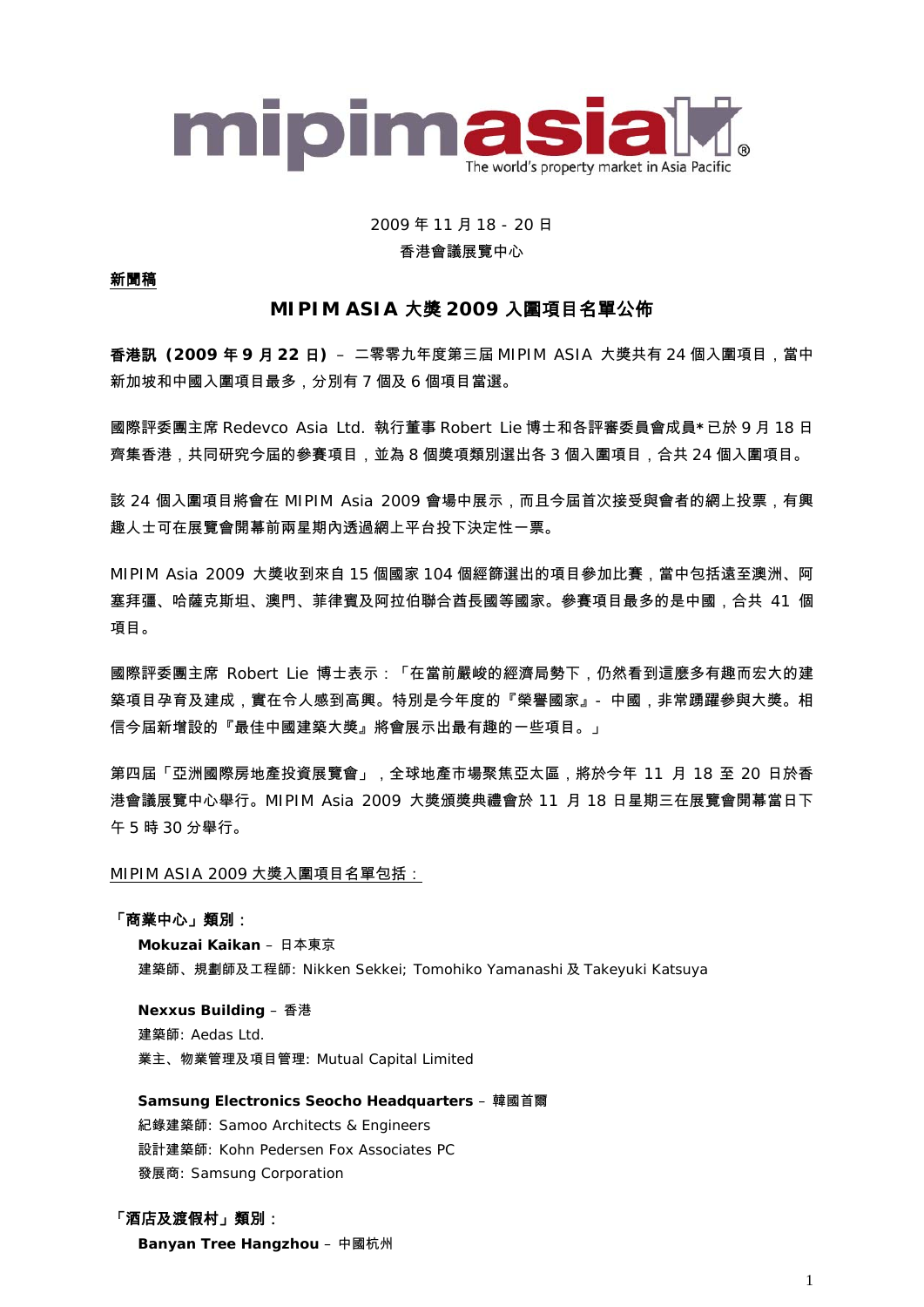建築師: Banyan Tree Hotels & Resorts Pte. Ltd.及 Zhejiang South Architectural Design Co., Ltd. 發展商: Hangzhou Westbrook Investment Co., Ltd.

**Hotel G Beijing** – 中國北京 建築師: Mark Lintott Design 發展商: Gaw Capital Partners 投資者: Gateway China Fund I (managed by Gaw Capital Partners)

**Hotel Quincy** – 新加坡 建築師: Ong&Ong Pte Ltd. 業主及發展商: Far East Organization

### 「多用途建築」類別:

**Horim Art Center** – 韓國首爾 建築師、總監督、建造經理: TEH-JE Architects, Inc.

**Melbourne Convention & Exhibition** – 澳洲墨爾本 建築師: Joint Venture Architects Woods Bagot 及 NHArchitecture 發展商: Plenary Group

**Shanghai World Financial Center** – 中國上海 設計建築師: Kohn Pedersen Fox Associates PC 發展商: Mori Building Company 項目建築師: Mori Building Company

# 「住宅發展」類別:

**Grosvenor Place Kamizono-Cho Tokyo** – 日本東京 建築師: - Paul Davis + Partners 及 Yasui Architects & Engineers, Inc. 發展商: Grosvenor

**Newton Suites, Singapore** – 新加坡

建築師: WOHA 發展商: UOL Group Ltd.

#### **Rivergate** – 新加坡

建築師: RSP Architects Planners & Engineers (Pte) Ltd 及 Cox Richardson Architects & Planners 發展商: Riverwalk Promenade Private Ltd (CapitaLand Residential Singapore Pte Ltd. 及 Hwa Hong Corporation Ltd.聯營公司)

### 「購物中心」類別:

**Greenbelt 5 - Makati City** – 菲律賓 建築師: Callison Architecture Inc. in collaboration with GF and partners 發展商及管理公司: Ayala Land Inc.

**ION Orchard** – 新加坡

概念及設計建築師: Benoy Ltd.

發展商: Orchard Turn Developments Pte. Ltd. (Sun Hung Kai Properties 及 CapitaLand Ltd.聯營公 司)

項目建築師/土木及結構工程師: RSP Architects Planners & Engineers (Pte) Ltd.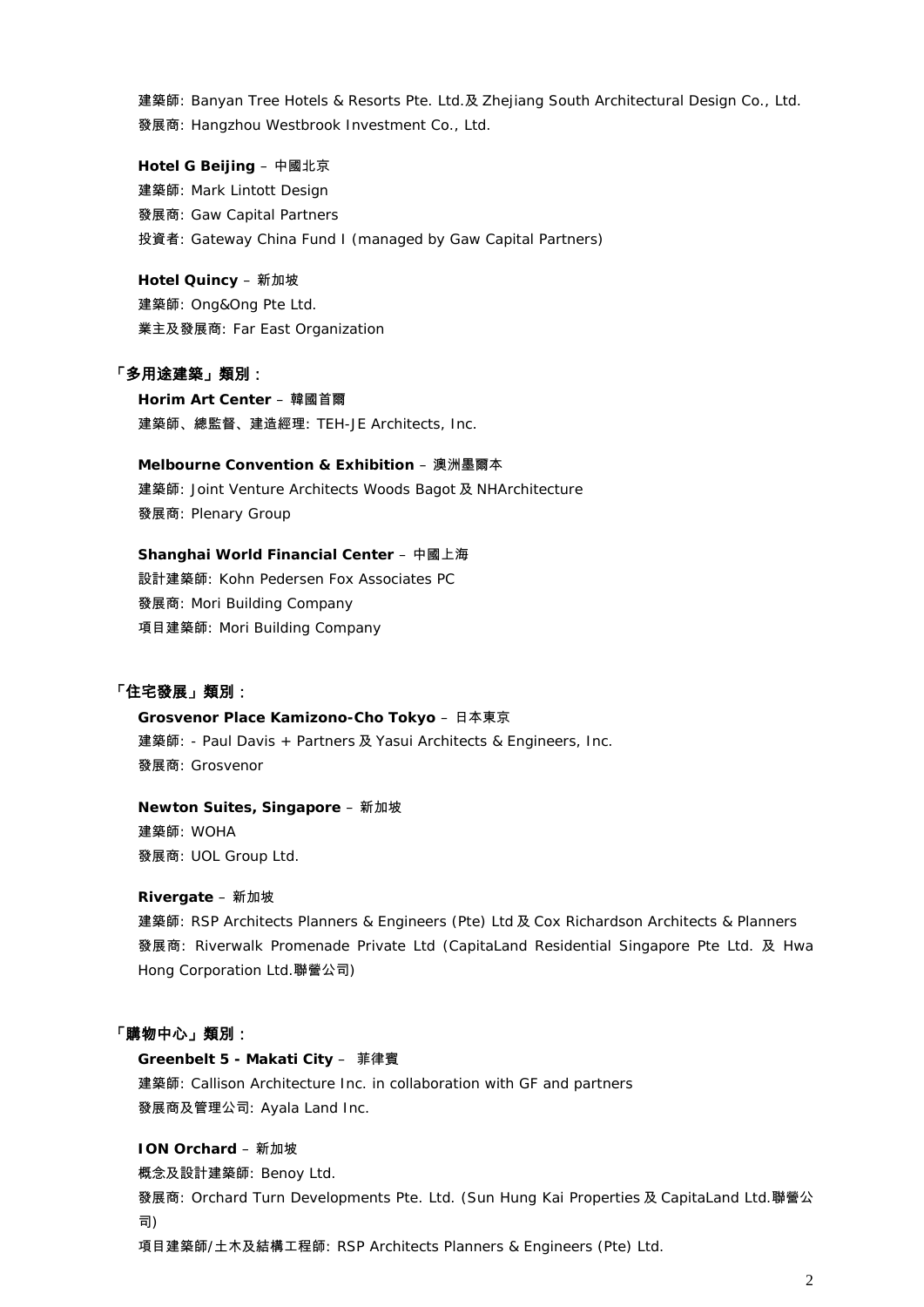#### **Orchard Central** – 新加坡

建築師: DP Architects Pte Ltd. 業主及發展商: Far East Organization

# 「環保建築」類別:

**7 & 9 Tampines Grande Office Building** – 新加坡 Architect: Architects 61 Pte Ltd. Developer: City Development Ltd.

**11 Tampines Concourse** – 新加坡 建築師: Architects 61 Pte Ltd. 發展商: City Development Ltd.

**Vrindavan Tech Village** – 印度邦加羅爾 建築師: HOK International (Asia/Pacific) Ltd.

發展商: Assetz Property Group

### 處於規劃階段項目**:**「**MIPIM Asia** 未來大獎」類別(此類別本年度獲得最多項目提名):

**2014 Incheon Asian Games Main Stadium -**韓國仁川世界城市 建築師: Heerim Architects and Planners, Co. Ltd.

發展商: The 17th Incheon Asian Games Organising Committee - Incheon Metropolitan City

#### **Kazakhstan Presidential Library in Astana** - 哈薩克斯坦共和國阿斯塔納

建築師: Bjarke Ingels Group 發展商: President's Affairs Office

#### **Zira Island Master Plan** - 亞塞拜彊巴庫

建築師: Bjarke Ingels Group 發展商: Avrositi Holding

# 為本年度「榮譽國家」**-** 中國新增設的「最佳中國建筑大獎」類別:

**Plaza 353** – 中國上海 建築師及室內設計師: Gaw Capital Partners 發展商: Gateway China Fund I (managed by Gaw Capital Partners)

# **Raffles City Beijing** – 中國北京

建築師: SPARCH Design Consulting (Shanghai) Ltd. 發展商: CapitaLand China Holdings Pte. Ltd.

#### **Shanghai World Financial Center** – 中國上海

設計建築師: Kohn Pedersen Fox Associates PC 發展商: Mori Building Company 項目建築師: Mori Building Company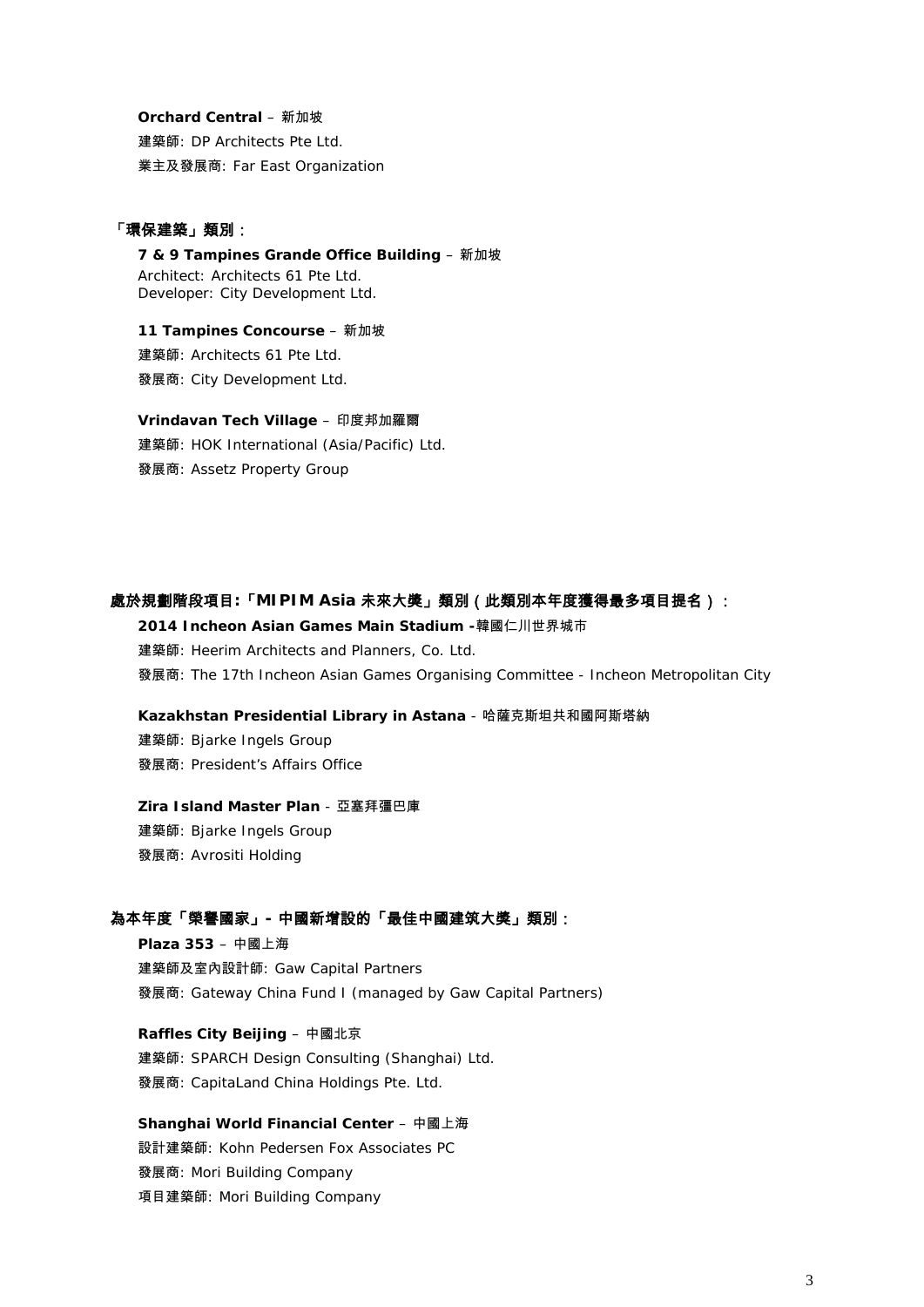如欲獲得更多有關 MIPIM ASIA 2009 大獎的資訊,請瀏覽:

http://www.mipimasia.com/gb/awards\_\_1

如欲下載高解像度項目照片,請到以下網址:

http://www.creativegp.com/mipimasia/MIPIM Asia Awards 2009 Photos of Nominees.zip

### **\***今年的評審委員會成員包括:

評委團主席- **Robert Lie** 博士, Redevco Asia Limited, Real Estate Investment & Development,

Managing Director, 香港

**Suchad Chiaranassati** 先生, RECAP Investments, Managing Director

程驍遠先生, 中信資本, 董事總經理, 香港

**Mr. Richard David**, Treasury Holdings China Limited, Managing Director, China

### 鄺心怡女士**,** 香港建筑師學會, 會長, 香港

 **Mr. Charles Lam**, Pramerica Real Estate Investors Asia, Managing Director North Asia, China **Mr. Cheng-Soon Lau**, Invesco Real Estate Asia, Managing Director, 香港

 **Mr. Morgan Laughlin**, The Royal Bank of Scotland, Managing Director, Regional Head of Real Estate Finance - Asia-Pacific, Japan

**Mr. Nicholas J. Loup**, Grosvenor Ltd, Chief Executive, Asia Pacific, 香港

**Mr. Peter Mitchell**, APREA, Chief Executive Officer

■ 李察·普萊斯先生, ING 不動產投資管理公司, 區域首席執行長, 香港

**Mr. Kam Sing Wong**, 環保建筑專業議會, 會長, 香港

**Mr. Richard Watt**, Commissioning Editor, Special Reports, 南華早報